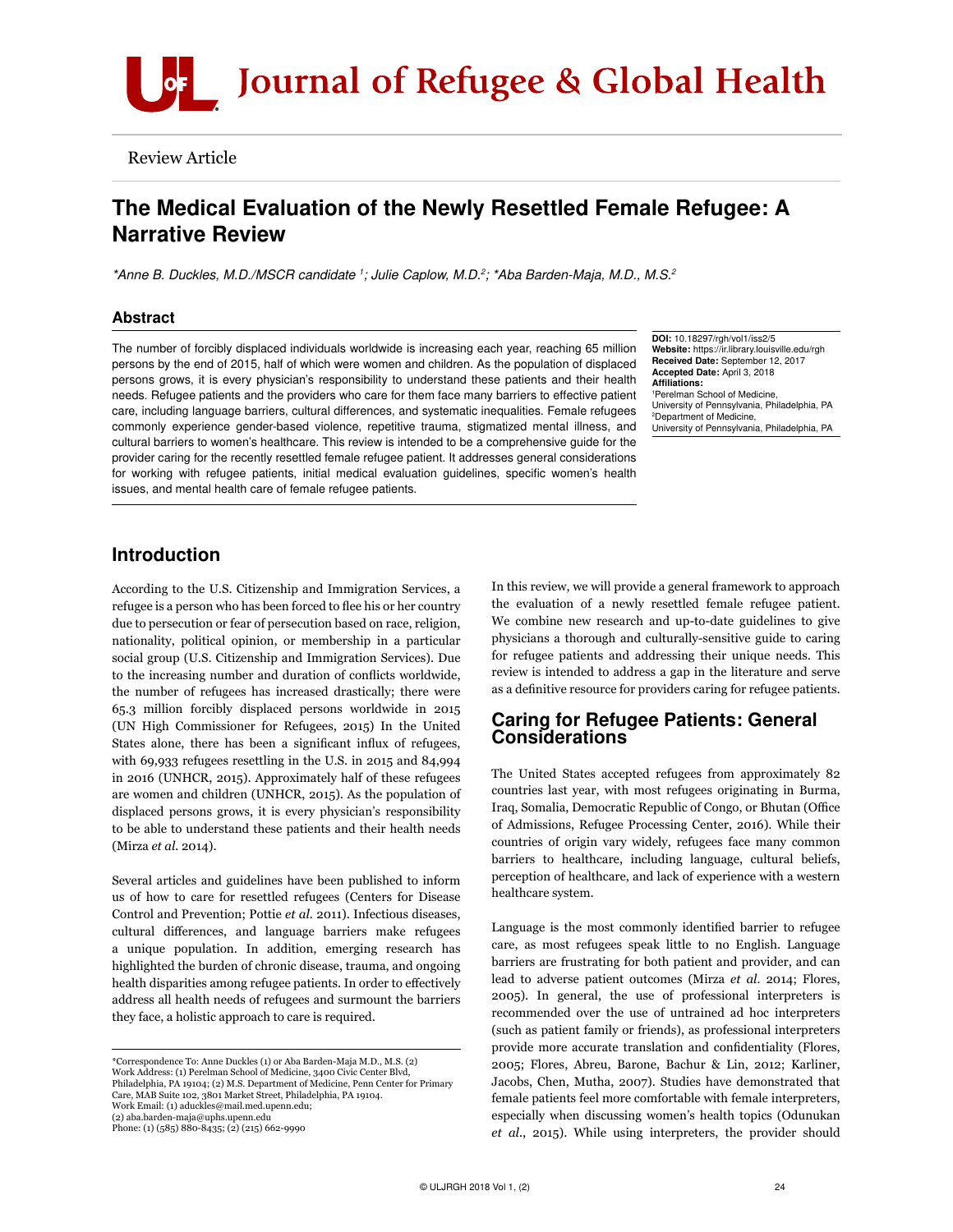|  |  |  |  | Table 1 Screening Tests for Communicable and Non-Communicable Diseases (CDC, 2014b) |  |  |  |
|--|--|--|--|-------------------------------------------------------------------------------------|--|--|--|
|--|--|--|--|-------------------------------------------------------------------------------------|--|--|--|

| Population                      | Disease or<br>Condition | <b>Test</b>                                                        | <b>Notes</b>                                                                                                                                                                                                                                            |
|---------------------------------|-------------------------|--------------------------------------------------------------------|---------------------------------------------------------------------------------------------------------------------------------------------------------------------------------------------------------------------------------------------------------|
| All Refugees                    | General screen          | CBC                                                                |                                                                                                                                                                                                                                                         |
|                                 | General screen          | Urinalysis                                                         |                                                                                                                                                                                                                                                         |
|                                 | Varicella immunity      | Varicella serology                                                 | If vaccine records are not available                                                                                                                                                                                                                    |
|                                 | Pregnancy               | Urine Pregnancy                                                    | For all female refugees of reproductive age                                                                                                                                                                                                             |
|                                 | Hyperlipidemia          | Cholesterol                                                        | If indicated by ACC/AHA guidelines (CDC, 2014c)                                                                                                                                                                                                         |
|                                 | <b>Diabetes</b>         | Hemoglobin A1C                                                     | If indicated by ADA guidelines (CDC, 2016)                                                                                                                                                                                                              |
|                                 | Hepatitis B             | Hepatitis B serology                                               | Check for active infection and immunization status; In countries with virus<br>infection >2% (almost all refugee countries)                                                                                                                             |
|                                 | Hepatitis C             | anti-HCV antibody<br>testing                                       | Born 1945-1965, with risk factors (HIV, IVDU, blood products, chronic<br>hemodialysis, abnormal ATL)                                                                                                                                                    |
|                                 | <b>HIV</b>              |                                                                    | No longer performed before arrival in the US; recommended for all patients                                                                                                                                                                              |
|                                 | Strongyloides           | Serology or stool<br>culture, O and P for<br>those having symptoms | Only for those with no history of pre-departure therapy. Treat with ivermectin if<br>positive. Do not need to re-treat patients from a country that routinely practices<br>pre-departure therapy. List available at CDC. (Ahmed, Li, Liu, & Tsui, 2012) |
|                                 | Syphilis                | <b>RPR or VDRL</b>                                                 |                                                                                                                                                                                                                                                         |
|                                 | Gonorrhea               | <b>Urine NAAT</b>                                                  | For female refugees $\langle 25 \rangle$ years, those with a history of sexual assault, $+$ leukesterase,<br>or symptoms                                                                                                                                |
|                                 | Chlamydia               | <b>Urine NAAT</b>                                                  | For female refugees $\langle 25 \rangle$ years, those with a history of sexual assault, + leukesterase,<br>or symptoms                                                                                                                                  |
|                                 | Tuberculosis            | Quanterferon Gold, T-<br>spot, or TST                              | If positive, follow up with chest x-ray; if indeterminate, repeat test                                                                                                                                                                                  |
|                                 | Schistosomiasis         | Serology or stool                                                  | Only for those with no history of pre-departure therapy. Treat with praziquantel if                                                                                                                                                                     |
|                                 |                         | culture, O and P for<br>those having symptoms                      | positive. Do not need to re-treat patients from a country that routinely practices<br>pre-departure therapy. List available at CDC. (Ahmed, Li, Liu, & Tsui, 2012)                                                                                      |
| Sub-Saharan African<br>Refugees | Malaria                 | Smear                                                              |                                                                                                                                                                                                                                                         |
| Bhutanese                       | Vitamin deficiency      | Vitamin B12/Folate                                                 |                                                                                                                                                                                                                                                         |

continue to talk directly to the patient, using first person terms and maintaining eye contact with the patient (Juckett & Unger, 2014). These simple gestures better allow the patient and provider to connect, even when there is a third-party providing interpretation.

Refugees and other immigrant patients often have perceptions of health and illness that differ from those of Western medicine. For example, a study of Iraqi women found that health was highly valued and closely tied to religion, God, and fate (Salman & Resick, 2015). Familiarity with the patient's perspectives and cultural beliefs can help guide appropriate care plans and improve the doctor-patient relationship (Simmelink, Lighfoot, Dube, Blevins & Lum, 2013). There are several resources available, such as the Cultural Orientation Resource Center (http://www.culturalorientation.net/learning/backgrounders), to help physicians learn about cultural beliefs (Cultural Orientation Resource Center). It is also important for the physician to emphasize doctor-patient confidentiality, as many refugees come to the United States without prior contact with a medical system and may not understand their rights as patients (Murray, Mohamed & Ndunduyenge, 2013).

Another common barrier to healthcare is a lack of understanding of our insurance system by both providers and refugee patients. Newly-arrived refugees are given 8 months of health insurance through the Refugee Medical Assistance (RMA) program (Office of Refugee Resettlement). This brief coverage allows patients to see a physician for their initial evaluation and any necessary follow up. After 8 months, refugees are eligible to apply for health insurance through the Affordable Care Act (as of July 2017) or their employers (Terasaki, Ahrenholz & Haider, 2015). While RMA provides urgent and necessary coverage for recently resettled refugees, there are often significant lapses in coverage once the first 8 months have passed. Clinician awareness of this time limit ensures that all necessary tests, procedures, and preventative care are done well within the first 8 months of arrival. In addition, medical problems that usually

are treated through a "wait-and-see" approach, such as inguinal hernias, should be approached with more caution and quicker intervention while insurance is guaranteed.

# General Medical Evaluation of Refugee **Patients**

Before entering the United States, all refugees undergo a health evaluation. The purpose of this evaluation is largely to screen for communicable diseases, such as tuberculosis (TB), syphilis, intestinal parasites, and sexually transmitted diseases (Terasaki, Ahrenholz & Haider, 2015; CDC, 2014c). Physicians should review the documentation from the overseas exam, if available. Once refugees have arrived in the U.S., guidelines put forward by the CDC and other organizations direct further testing, much of which varies by country of origin. These guidelines are frequently updated based on current epidemiologic data, and can be accessed online. The most recent CDC guidelines for health screening of refugee patients newly arrived in the U.S. are summarized in **Table 1** (CDC, 2014b).

A special note must be made about tuberculosis (TB), which continues to be prevalent among refugee populations. All immigrants and refugees are thoroughly screened for active TB prior to arrival to the U.S. However, there are high rates of latent TB among refugees, as well as an elevated risk of reactivation TB within the first year of resettlement. Tuberculosis screening should be repeated once refugees are resettled, unless prior infection and treatment is documented in the patient's records. Patients with a positive TB screen should be referred for chest x-ray to rule out active TB and immediately enrolled in appropriate treatment for either latent or active disease (ORR Health Insurance; Terasaki, Ahrenholz & Haider, 2015). Immunization records should also be examined on the first domestic visit of refugee patients. If incomplete or unavailable, serologic evaluation should be done for hepatitis B and varicella before initiating the vaccine catch-up schedule. Once vaccination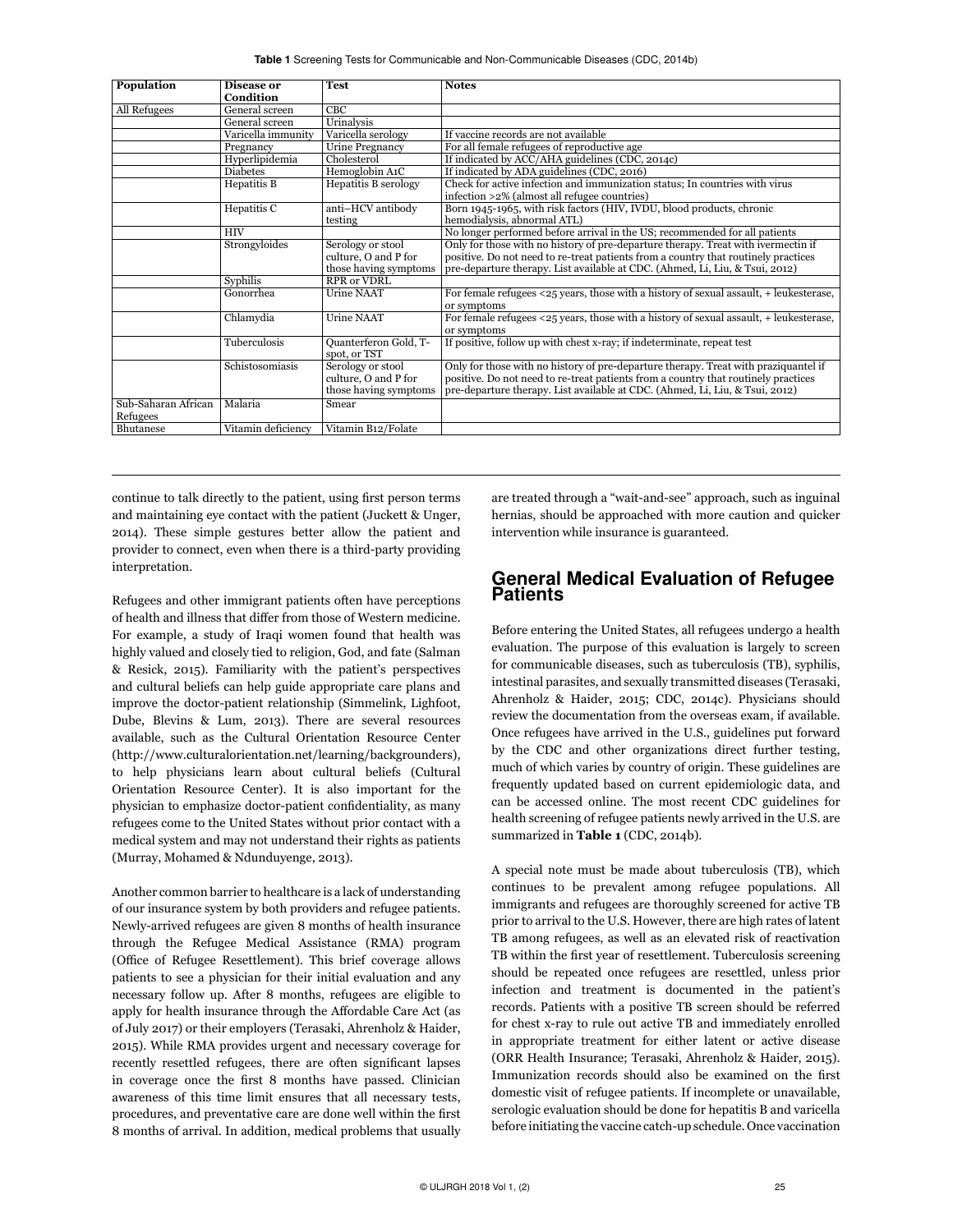status is identified, refugees can catch up on vaccines via the vaccination schedule provided by the CDC (CDC, 2016; Kim, Riley, Harriman, Hunter & Bridges 2017; Merrett, Schwartzman, Rivest & Greenaway, 2007).

# *Chronic Disease*

While the majority of screening recommendations are targeted towards infectious diseases and nutritional deficiencies specific to immigrant and refugee populations, many refugees also have chronic diseases. In the past, it was thought that migrant populations were generally healthier than host populations, termed the "healthy migrant effect" (Norredam *et al.*, 2014). However, recent research has shown that refugee populations carry a significant burden of chronic diseases. Rates of hypertension, diabetes, and obesity, have been shown to be as high as 30%, 14%, and 64.8% respectively (Bhatta, Shakya, Assad & Zullo 2015; Kumar *et al.* 2014; Redditt, Graziano, Janakiram & Rashid 2015). There are many factors contributing to this occurrence, including acculturation, food insecurity, poverty, and varying health beliefs. Food insecurity, for example, is more prevalent among refugees than other immigrant populations and is associated with worsening of chronic health conditions, such as diabetes and heart disease (Dharod, Croom & Sady, 2013).

For primary care providers, these phenomena complicate the screening of refugee patients. In addition to focusing on refugeespecific medicine, physicians must also screen for chronic disease and understand the impact of local circumstances on their health.

# Women's Health

Now that we have reviewed general guidelines for refugee care, we will present gender-specific considerations pertaining to refugee women. A template for a women's health-focused visit for a newly arrived female refugee patient is included in **Figure 1**.

## *Sexual Health and Contraception*

Women's reproductive rights and access to family planning are improving globally, but there remain large disparities among migrant and refugee populations (Pottie *et al.*, 2011). Up to 40% of refugee and immigrant women have an unmet contraceptive need (United Nations, Department of Economic and Social Affairs, Population Division). This disparity is associated with poor health outcomes for already vulnerable migrant populations, including high rates of unintended pregnancy, increased rates of abortion, and higher rates of maternal mortality (Ahmed, Li, Liu & Robinson, 2012). For domestic providers, it is important to know that migrant populations have high pregnancy rates, especially in the first three months of resettlement (Gagnon, Merry & Robinson, 2002). While women are encouraged to make their own choices about family planning, providers should counsel women early and often about family planning.

There are many barriers to effectively providing family planning resources to refugee populations. Lack of knowledge about modern contraception is often cited as an important factor (Pottie *et al.*, 2011; Salisbury *et al.*, 2016). Religious and cultural beliefs are also considerations, although most religions do allow contraception use for proper birth spacing (Davidson, Fabiyi, Demissie, Getachew & Gilliam 2016). In some cultures, a woman's partner and family have the greatest influence on her family planning decisions; worldwide, it is estimated that 12% of married women do not use contraception because of the influence of one or more outside parties (Sedgh, Hussain, Bankole *et al.*, 2007). These other individuals can be brought into family planning conversations when appropriate.

In addition to one-on-one contraceptive counseling, group education may be helpful in educating refugees about family planning options. Since women most often get their contraceptive information from their peers, community education can be effective (Pottie *et al.*, 2011).

# *Female Genital Mutilation/Cutting*

Female genital mutilation or cutting (FGM/C) includes any procedure that intentionally removes part or all of the external female genitalia without medical benefit (WHO, 2008). FGM is practiced worldwide, but is most commonly practiced in areas of Sub-Saharan Africa, the Middle East, and Asia. UNICEF estimates that almost 200 million women and girls have been subject to the procedure. Given the high prevalence of this practice and increasing global migration, it is increasingly important for physicians in the United States to be aware of the complications, health implications and practice of FGM/C (UN Children's Fund UNICEF, 2004).

FGM/C is a human rights violation and can have serious medical consequences. Immediate complications from FGM/C include hemorrhage, infection, urinary problems, and fractures from forceful restraint. Long term consequences include chronic pain, recurrent UTIs, scarring, infertility, and complications during pregnancy (WHO, 2008; Nour, 2004).

When caring for a patient who has a known history of FGM or comes from a country with high rates of FGM, providers should be aware of the types of FGM (**Table 2**, UN Children's Fund UNICEF, 2004) and the language used to discuss cutting. Before the pelvic exam, providers should explain the examination process to the patient. When female patients with FGM/C are considering having children, providers should counsel patients on deinfibulation, a reversal procedure, and refer to obstetrics and gynecology for appropriate prenatal or obstetric care (Nour, 2004). Beyond medical complications, FGM may also cause psychological trauma and embarrassment for women (Connor *et al.* 2016). Providers should be prepared to provide reassurance and support for patients with FGM.

## *Cervical Cancer Screening*

Refugee women should undergo cervical cancer screening between ages 21 and 65 as per USPSTF guidelines for the general population. For women over the age of 65 who have never had a Pap test before, a one-time Pap test is recommended (U.S. Preventative Services Task Force; ACOG Cervical Cancer Screening).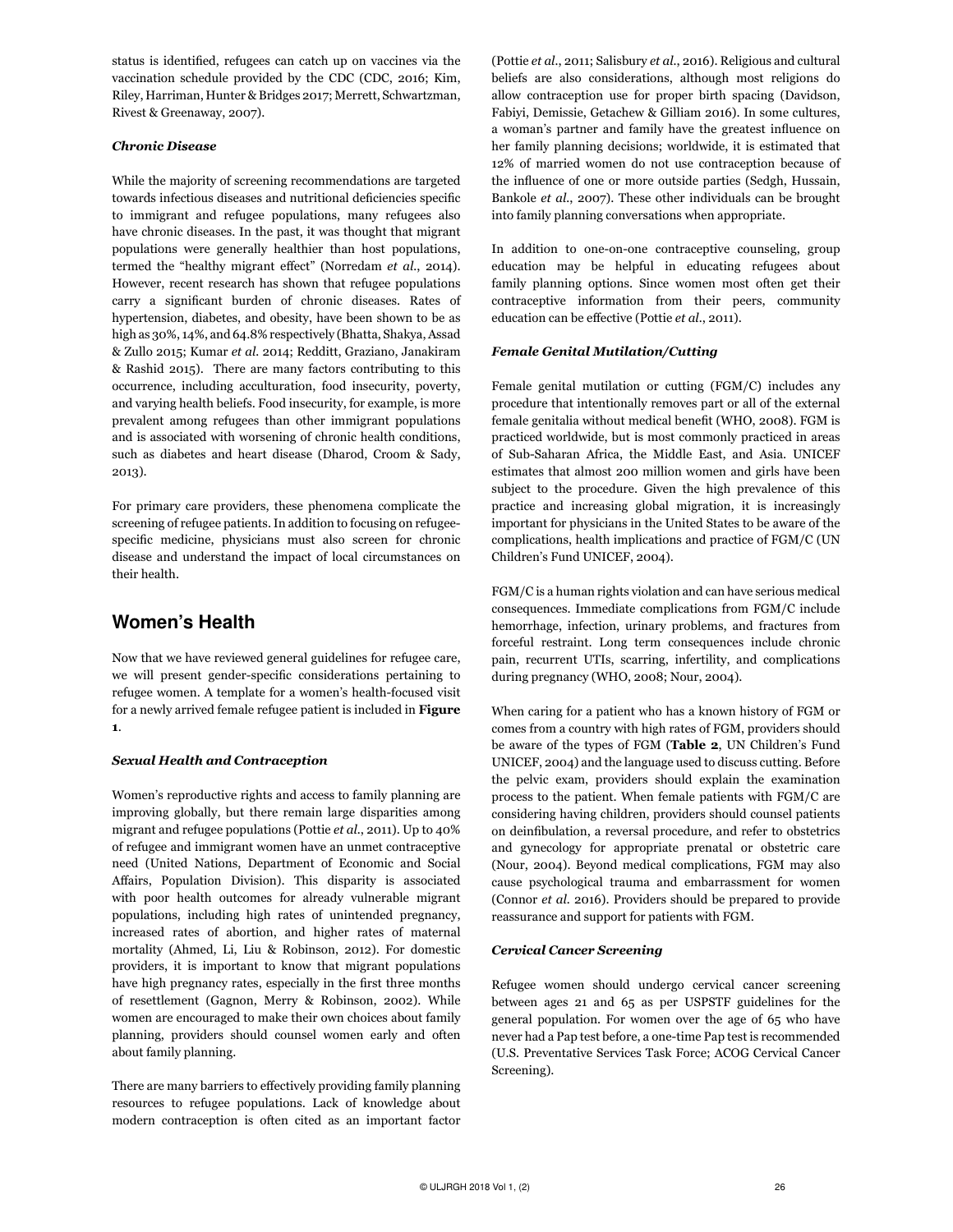# **Name: \*\*\***

### **Active Gynecologic Complaints: \*\*\***

## **Past Obstetric History:**

P \*\*\* G \*\*\* A \*\*\* Complicated Pregnancies? **\*\*\***

## **Past Gynecologic History:**

Menstruating? \*\*\* Date of last period: \*\*\* Age at Menarche? \*\*\* Abnormal uterine bleeding (menorrhagia, metorrhagia, dysmenorrhea)? \*\*\* Hysterectomy or other gyn surgeries? \*\*\* Do you know what a pap smear is? \*\*\* Have you ever had a pap smear? \*\*\* Prior Birth control use? \*\*\* History of FGM or trauma to your genitals? \*\*\*

### **Past Breast History:**

Have you ever had a mammogram (if indicated)? \*\*\* Have you noticed any changes in your breasts in the last year (lumps, discharge, pain)? \*\*\*

# **Past Bone History:**

Calcium/Vitamin d intake: \*\*\* History of fractures: \*\*\* H/o steroids: \*\*\* Last DEXA results (if indicated): \*\*\*

### **Relevant PMH/PSH**: \*\*\*

## **Relevant Family History:**

(Breast cancer, ovarian cancer, STIs, fractures, osteoporosis, bleeding disorders, non-contributory, etc.) \*\*\*

# **Allergy List:** \*\*\*

# **Social History:**

Tobacco Use: \*\*\* Alcohol Use: \*\*\* Drug Use: \*\*\* Safe at home and at work? \*\*\* Highest Level of Education? \*\*\* Literacy level? \*\*\*

# **Mental Health Screen:**

Flashbacks/nightmares: \*\*\* Need for referral for trauma counseling: \*\*\*

# **Sexual History:**

## **Number of Partners:** \*\*\*

Gender of Partners**:** \*\*\* How do you identify with regard to sexual orientation? \*\*\* What kind of sexual practices (anal, vaginal, oral)? \*\*\*

Past history of STIs: \*\*\* Have you been exposed to anyone you knew had a STI? \*\*\*

Current Birth control method: \*\*\* Are you currently trying to conceive? \*\*\* **Currently interested in birth control?** \*\*\*

### **Sexual Assault History:**

Did anyone ever hurt you or threaten you to have sex or to commit sexual acts? \*\*\* Did you ever feel that something bad would happen to you if you did not have sex with someone? \*\*\*

# **ROS (OB/GYN):** \*\*\*

## **Physical Exam:** \*\*\*

## **Assessment:**

## **Plan:**

### **Routine refugee women's health screening**

- -- GC/Chlamydia (if not previously ordered)
- -- Urine Pregnancy
- -- HIV and RPR (if not previously ordered)
- -- Pap smear

# **Preventive refugee women's health screening**

- -- Mammogram
- -- DEXA
- -- Immunizations given: \*\*\*

# **Contraception and family planning**

- --Patient (is/is not) pregnant today
- --Counseled regarding pregnancy test results
- --Counseled about Contraception and family planning
- (contraindications to contraception)
- --Contraception provided to patient: \*\*\*
- --Pre-natal vitamins ordered if patient refuses
- contraception or is trying to conceive: \*\*\*

#### **Mental Health screen:** \*\*\*

#### **Referrals:** \*\*\*

#### Table 2 Types of Female Genital Mutilation or Cutting, WHO

| Type I          | Total or partial removal of the clitoris, often referred to as a clitoridectomy                                                                |
|-----------------|------------------------------------------------------------------------------------------------------------------------------------------------|
| Type II         | Partial or total removal of the clitoris with total or partial excision of the labia minora                                                    |
| <b>Type III</b> | Infibulation; narrowing of the vaginal opening with or without removal of the clitoris                                                         |
| $\vert$ Type IV | All other harmful procedures to the female genitalia for non-medical purposes,<br>including pricking, piercing, incising, scraping, or burning |
|                 |                                                                                                                                                |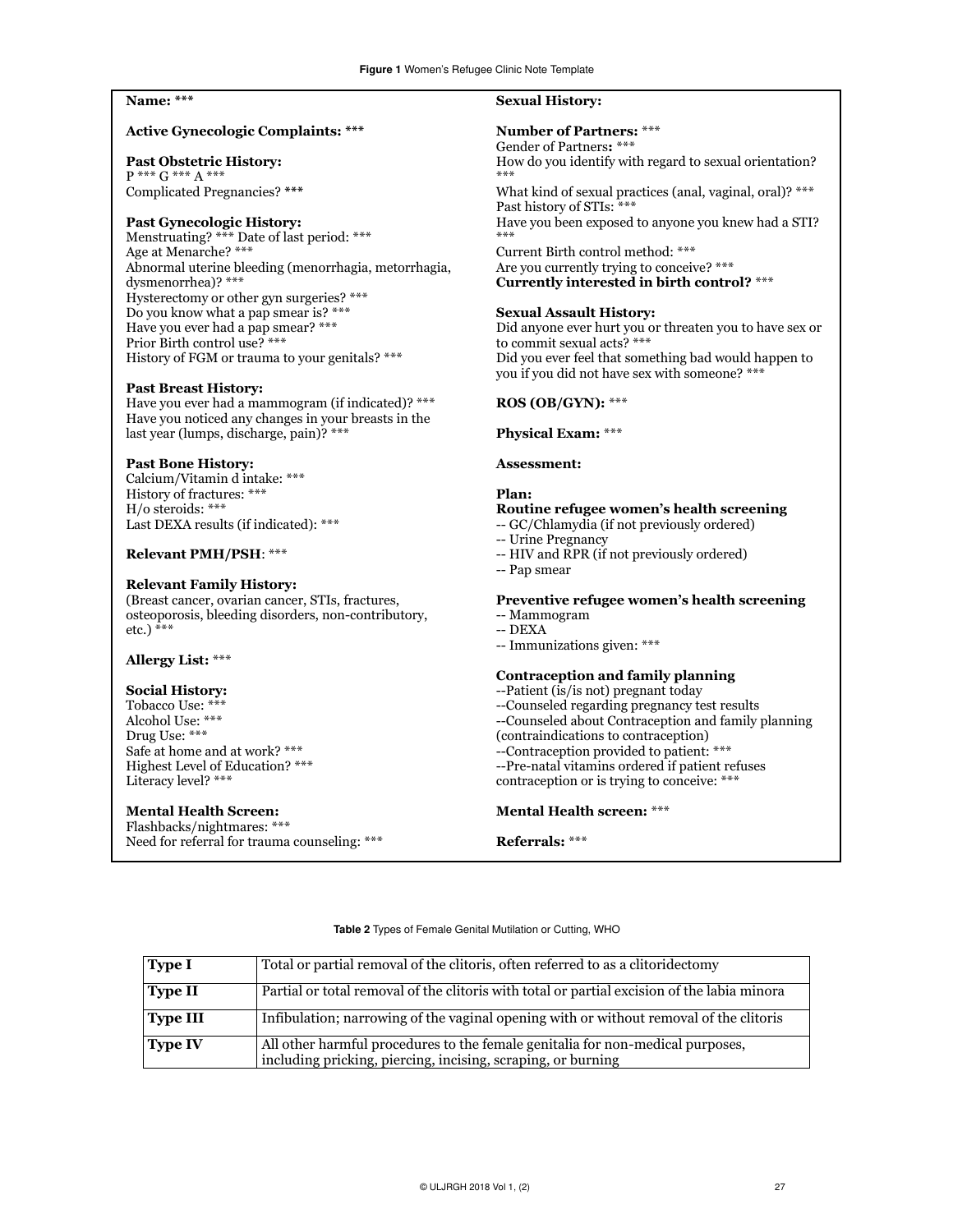Most refugee women come from countries where the rate of cervical cancer screening is low and, consequently, the incidence of cervical cancer is high (Ferlay *et al.*, 2012). Screening services are often unavailable or inaccessible in refugees' home countries due to cost, travel, and limited medical resources. Even after resettlement, refugee patients continue to have lower screening rates than the general population and other immigrant populations (Anaman, Correa-Velez & King, 2016). A study of Bhutanese refugee women reported that only 22.2% had heard of a pap smear and only 13.9% had reported ever having one (Haworth, Margalit, Ross, Nepal & Soliman, 2o14). This disparity is due to lack of understanding, language barriers, cultural beliefs, embarrassment, and negative past experiences (Abdullah, Copping, Kessel, Luck & Bonel, 2009; Fang & Baker, 2013). Because of these barriers, refugee women are at risk for delayed diagnosis of cervical cancer and higher morbidity and mortality (Anaman, Correa-Velez & King, 2016).

There are several actions that providers can take in order to make cervical cancer screening more accessible and acceptable to refugee women. Education in the patient's native language about the purpose of screening and a step-by-step description of the procedure helps provide knowledge and reassurance (Anaman, Correa-Velez & King, 2016; Abdullahi, Copping, Kessel, Luck & Bonell, 2013; Zhang *et al.*, 2016). In addition, having female-only providers and interpreters and deferring the Pap smear until the second clinic visit can also make the procedure more acceptable to the patient.

In our clinic, we try to apply these methods to increase patient comfort and compliance. We use culturally sensitive teaching about pap smears and ensure proper education through visual aids and teach-back methodology. We also conduct all cervical cancer screening during a designated women's-only clinic day, subsequent to the initial clinic visit. This model allows us to ensure that patients have met the clinic staff before and are only seeing female providers and interpreters for their women's health exams.

#### *Breast Cancer Screening*

Similar to cervical cancer screening, breast cancer screening rates are also lower in refugee populations and associated with later diagnoses and elevated morbidity. A study in Ontario, Canada demonstrated screening rates as low as 48.5% among certain refugee populations (Vahabi, Lofters, Kumar & Glazier, 2016). Many similar barriers have been shown to affect breast cancer screening, such as knowledge, language barriers, cultural practices, embarrassment, and fear (Saadi, Bond & Percac-Lima, 2012; 2015). Culturally sensitive and languageconcordant educational programs are effective in increasing breast cancer screening rates. Patient navigation services have also been shown to increase screening rates, though these services are unavailable in most healthcare settings. In addition, encouraging preventative health visits and increased contact with the healthcare system has been correlated with increased cancer screenings (Gondek *et al.*, 2015; Brown, Consedine & Magai 2006; Percac-Lima,Ashburner, Bond, Oo & Atlas, 2013).

# Mental Health

Refugee patients are at high risk for mental health disease

including post-traumatic stress disorder (PTSD) and depression (Taylor *et al*., 2014; Berthold *et al.*, 2014). It is estimated that refugees experience PTSD at 2-10 times higher rates than the general Western population (Mollica *et al.*, 2004; Fazel, Wheeler & Danesh, 2005). The consequences extend beyond mental health; PTSD is associated with increased cardiovascular disease, poor health behaviors, and higher morbidity and mortality, further increasing health disparities in an already disadvantaged population (Zen, Whooley, Zhao & Cohen, 2012). Compounding this problem, refugees have much lower rates of engagement in care for mental health disorders (Johnson-Agbakwu, Allen, Nizigiyimana, Ramirez & Hollifield, 2014). Some barriers, such as language, transportation, and health insurance, are similar to those barriers preventing refugees from accessing general health services (Berthold *et al.*, 2014). However, there are more significant burdens in relation to mental health due to religious and cultural beliefs, stigmatization, and low mental health literacy among refugee population (Colucci, Minas, Szware, Guerra & Paxton, 2015; Piwowarczyk, Bishop, Yusuf, Mudymba & Raj, 2014). These factors often lead to a lack of understanding of the role of mental health professionals and resistance to engagement in therapy.

#### *Mental Health Screening*

Because refugees have limited contact with the healthcare system, efficient and effective screening measures are required to identify refugees who have or are at risk of developing mental health conditions. Mental health screening should take place at the initial refugee health visit and all subsequent visits (Shannon, 2014; CDC, 2014a) Due to stigma and trauma, it may take several visits before refugees are able or willing to disclose any mental health problems. For example, although only 1% of Congolese refugees were identified to have mental health disorders in their pre-departure health screening from 2010 to 2012, a population-based study performed around the same time found rates as high as 41% and 50% of depression and PTSD, respectively (U.S. HHS, CDC Congolese Refugee Health Profile, 2016). Thus, it is important to screen at each encounter, even if the initial screen is negative.

Several screening tools exist for providers. In our clinic, we use Refugee Health Screener-15 (RHS-15), which consists of 15 questions and takes between 4 and 12 minutes to administer (Hollifield *et al.*, 2013). Unlike other screening tools, the RHS-15 screens for a variety of psychological disorders and is available in 12 languages (Hollifield *et al.*, 2016). When doing mental health screenings, physicians must plan for patient safety if any acute suicidal or homicidal ideation is expressed, and they should be aware of mental health services for refugees in their area and be able to make referrals if needed (CDC, 2014a). Professional interpreters should also be utilized in all mental health discussions (Shannon, 2014; Crosby, 2013).

#### *PTSD, Gender-based Violence, and Somatization*

PTSD and depression are exacerbated by recurrent exposure to trauma, social stressors, poverty, malnutrition, illness, and loss of social networks (Terasaki, Ahrenholz & Haider, 2015; Fazel, Reed, Panter-Brick & Stein, 2012). The PTSD experienced by refugees is often compared to that of war veterans or sexual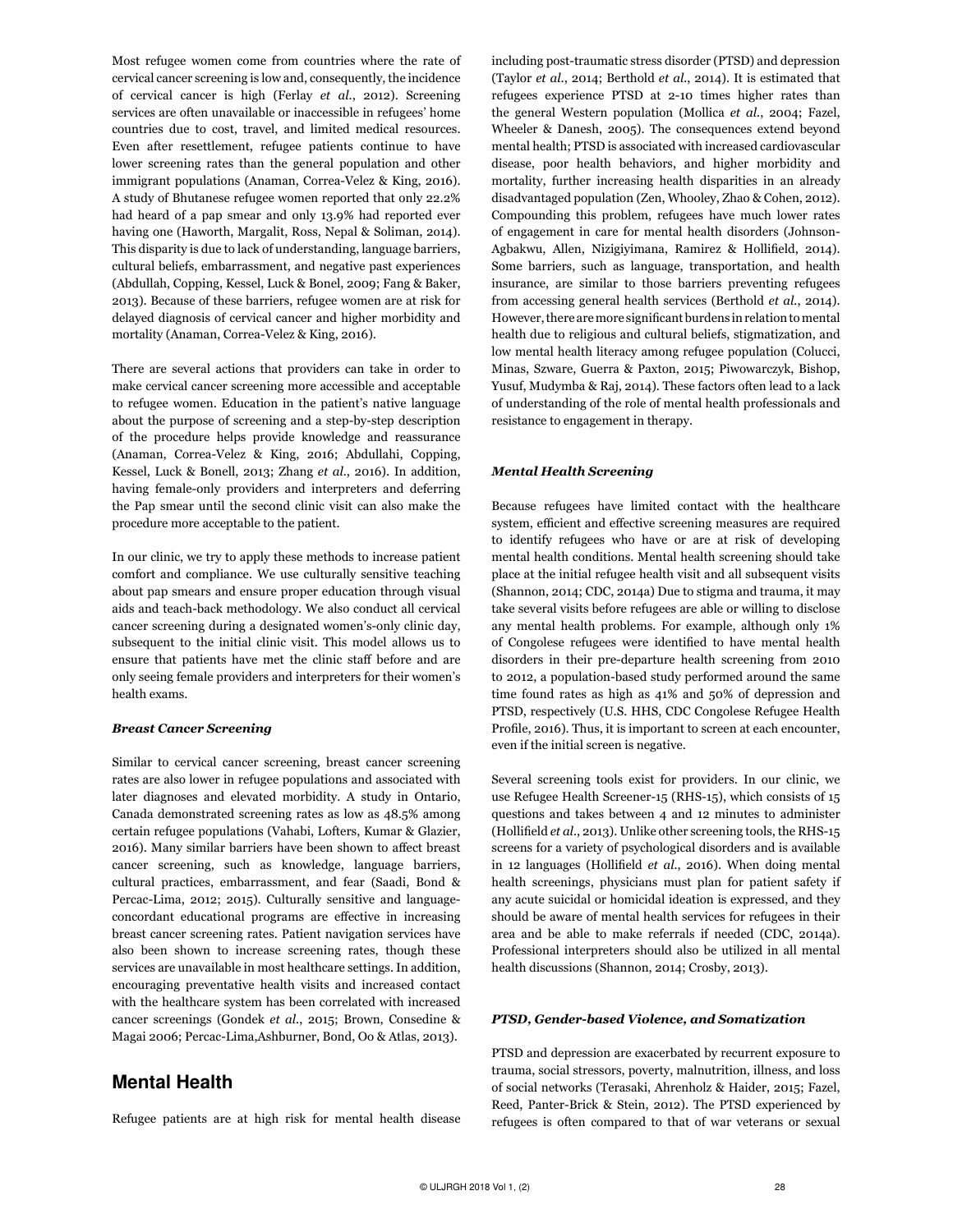assault survivors, however there are several crucial differences. Traumatized refugees often experience repeat severe traumas, such as torture, sexual assault, imprisonment, witnessed killing or abuse, and life endangerment (Buhmann, 2014). The severity and repetitiveness of trauma make refugees a unique population in discussing PTSD.

For female refugees, the impact of trauma may be amplified through gender-specific violence. Sexual and domestic violence increase during periods of instability and displacement (Asgary, Emery & Wong, 2013). The consequences of gender-based violence are broad, leading not only to psychological distress, but also physical, medical, and social problems for female refugees.

In addition to higher rates of PTSD and depression, refugees also experience more somatization than the general population, with one study demonstrating the prevalence to be as high as 63% (Rohlof, Knipscheer & Kleber, 2014). There are several well-defined culturally-specific somatization syndromes, such as "sore-neck syndrome" among Khmer refugees or gastrointestinal focused panic attacks among Cambodian refugees (Hinton, Um & Ba, 2001; Hinton, Chhean, Fama, Pollack & McNally, 2007). Torture survivors may complain of pain in an area they were traumatized, even without physical evidence of existing pathology (Rohlof, Knipscheer & Kleber, 2014). Providers should recognize the commonality of somatic complaints and realize that it can be difficult to differentiate somatic complaints from true medical conditions. Somatic complaints should not be addressed with opioids or other medical therapies, but with referral to appropriate mental health services.

Since the trauma experienced by refugees is unique, the treatment for the resulting mental health disorders must be appropriately adjusted. In general, a combination of medication and traumafocused cognitive behavioral therapy are recommended for PTSD (Crumlish & O'Rourke, 2010). However, this treatment model may be unfitting for refugee populations due to resource scarcity, cultural differences, long history of trauma, and stigma. Refugee patients in need of psychiatric care should be referred to providers who are knowledgeable about refugee patients and may use different therapies, such as narrative exposure therapy (NET), that have been proven effective in treating traumatized refugee patients (Hijazi *et al.*, 2014).

# Conclusion

Caring for refugee patients is both extremely challenging and rewarding. Newly resettled refugees face many barriers to medical care, including language, transportation, knowledge, and cultural and religious beliefs. Like many other vulnerable patient groups in our country, they also struggle with food insecurity, chronic illness, and poverty in numbers previously unrecognized. Despite these hardships, this is a population that is characterized by resiliency and that has much to gain from our medical institution. Physicians should be aware of the everchanging guidelines and evolving needs of this population. This review summarizes the existing clinical guidelines and recommendations for culturally competent and empathic care for female refugee individuals. We hope that this review will help providers feel more prepared to provide effective care for this unique population.

**Disclosures:** There are no financial disclosures to report.

# References

- Abdullahi A, Copping J, Kessel A, Luck M, Bonell C. Cervical screening: Perceptions and barriers to uptake among somali women in camden. Public Health. 2009 Oct;123(10):680-5.
- ACOG. Cervical Cancer Screening. Women's Health Care Physicians.https://www.acog.org/Womens-Health/Cervical-Cancer-Screening.
- Ahmed S, Li Q, Liu L, Tsui AO. Maternal deaths averted by contraceptive use: An analysis of 172 countries. Lancet. 2012 Jul 14;380(9837):111-25.
- Anaman JA, Correa-Velez I, King J. Knowledge adequacy on cervical cancer among african refugee and non-refugee women in brisbane, australia. J Cancer Educ. 2016 Oct 28
- Asgary R, Emery E, Wong M. Systematic review of prevention and management strategies for the consequences of gender-based violence in refugee settings. Int Health. 2013 Jun;5(2):85-91.
- Berthold SM, Kong S, Mollica RF, Kuoch T, Scully M, Franke T. Comorbid mental and physical health and health access in cambodian refugees in the US. J Community Health. 2014 Dec;39(6):1045-52.
- Bhatta MP, Shakya S, Assad L, Zullo MD. Chronic disease burden among bhutanese refugee women aged 18-65 years resettled in northeast ohio, united states, 2008-2011. J Immigr Minor Health. 2015 Aug;17(4):1169-76.
- Brown WM, Consedine NS, Magai C. Time spent in the united states and breast cancer screening behaviors among ethnically diverse immigrant women: Evidence for acculturation? J Immigr Minor Health. 2006 Oct;8(4):347-58.
- Buhmann CB. Traumatized refugees: Morbidity, treatment and predictors of outcome. Dan Med J. 2014 Aug;61(8):B4871.
- Centers for Disease Control and Prevention (CDC). Evaluating and Updating Immunizations during the Domestic Medical Examination for Newly Arrived Refugees. 2016 May 13. Available from https://www. cdc.gov/immigrantrefugeehealth/guidelines/domestic/ immunizations-guidelines.html.
- Centers for Disease Control and Prevention (CDC)(2014a). Guidelines for Mental Health Screening During Domestic Medical Examination for Newly Arrived Refugees. 2014 May 8. Available from https://www.cdc.gov/ immigrantrefugeehealth/guidelines/domestic/mentalhealth-screening-guidelines.html.
- Centers for Disease Control and Prevention (CDC)(2014b). Guidelines for the U.S. Domestic Medical Examination for Newly Arriving Refugees. 2014 Feb 6. Available from https://www.cdc.gov/immigrantrefugeehealth/guidelines/ domestic/domestic-guidelines.html.
- Centers for Disease Control and Prevention (CDC)(2014c). Medical Examination of Immigrants and Refugees. 2014 Jul 16. Available from https://www.cdc.gov/ immigrantrefugeehealth/exams/medical-examination.html.
- Colucci E, Minas H, Szwarc J, Guerra C, Paxton G. In or out? barriers and facilitators to refugee-background young people accessing mental health services. Transcult Psychiatry. 2015 Dec;52(6):766-90.
- Connor JJ, Hunt S, Finsaas M, Ciesinski A, Ahmed A, Robinson BB. Sexual health care, sexual behaviors and functioning, and female genital cutting: Perspectives from somali women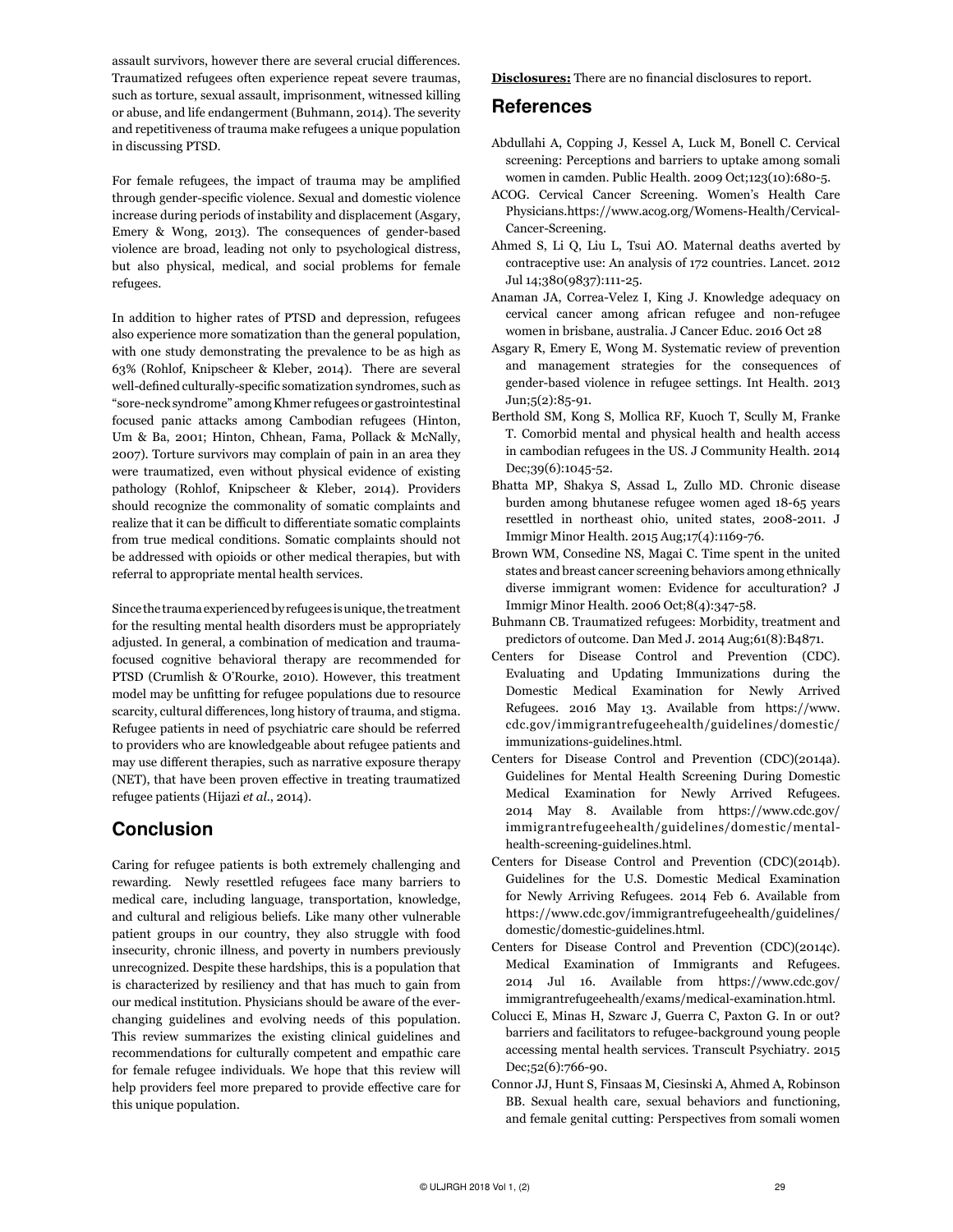living in the united states. J Sex Res. 2016;53(3):346-59.

- Crosby SS. Primary care management of non-english-speaking refugees who have experienced trauma: A clinical review. JAMA. 2013 Aug 7;310(5):519-28.
- Crumlish N, O'Rourke K. A systematic review of treatments for post-traumatic stress disorder among refugees and asylumseekers. J Nerv Ment Dis. 2010 Apr;198(4):237-51.
- Cultural Orientation Resource Center. Refugee Backgrounder [Internet].
- Davidson AS, Fabiyi C, Demissie S, Getachew H, Gilliam ML. Is LARC for everyone? A qualitative study of sociocultural perceptions of family planning and contraception among refugees in ethiopia. Matern Child Health J. 2016 May 20
- Dharod JM, Croom JE, Sady CG. Food insecurity: Its relationship to dietary intake and body weight among somali refugee women in the united states. J Nutr Educ Behav. 2013 Jan-Feb;45(1):47-53.
- Fang DM, Baker DL. Barriers and facilitators of cervical cancer screening among women of hmong origin. J Health Care Poor Underserved. 2013 May;24(2):540-55.
- Fazel M, Reed RV, Panter-Brick C, Stein A. Mental health of displaced and refugee children resettled in high-income countries: Risk and protective factors. Lancet. 2012 Jan 21;379(9812):266-82.
- Fazel M, Wheeler J, Danesh J. Prevalence of serious mental disorder in 7000 refugees resettled in western countries: A systematic review. Lancet. 2005 Apr 9-15;365(9467):1309- 14.
- Ferlay J, Soerjomataram I, Ervik M, Dikshit R, Eser S, Mathers C, Rebelo M, Parkin DM, Forman D, Bray F. GLOBOCAN 2012 v1.0, Cancer Incidence and Mortality Worldwide: IARC CancerBase No. 11 [Internet]. Lyon, France: International Agency for Research on Cancer; 2013 Available from: http:// globocan.iarc.fr
- Flores G, Abreu M, Barone CP, Bachur R, Lin H. Errors of medical interpretation and their potential clinical consequences: A comparison of professional versus ad hoc versus no interpreters. Ann Emerg Med. 2012 Nov;60(5):545-53.
- Flores G. The impact of medical interpreter services on the quality of health care: A systematic review. Med Care Res Rev. 2005 Jun;62(3):255-99.
- Gagnon A, Merry L, Robinson C. A systematic review of refugee women's reproductive health. Refuge Can Period Refug. 2002;21:6-17.
- Gondek M, Shogan M, Saad-Harfouche FG, Rodriguez EM, Erwin DO, Griswold K, Mahoney MC. Engaging immigrant and refugee women in breast health education. J Cancer Educ. 2015 Sep;30(3):593-8.
- Haworth RJ, Margalit R, Ross C, Nepal T, Soliman AS. Knowledge, attitudes, and practices for cervical cancer screening among the bhutanese refugee community in omaha, nebraska. J Community Health. 2014 Oct;39(5):872- 8.
- Hijazi AM, Lumley MA, Ziadni MS, Haddad L, Rapport LJ, Arnetz BB. Brief narrative exposure therapy for posttraumatic stress in iraqi refugees: A preliminary randomized clinical trial. J Trauma Stress. 2014 Jun;27(3):314-22.
- Hinton D, Um K, Ba P. A unique panic-disorder presentation among khmer refugees: The sore-neck syndrome. Cult Med Psychiatry. 2001;25(3):297-316.
- Hinton DE, Chhean D, Fama JM, Pollack MH, McNally RJ. Gastrointestinal-focused panic attacks among cambodian refugees: Associated psychopathology, flashbacks, and

catastrophic cognitions. J Anxiety Disord. 2007;21(1):42-58.

- Hollifield M, Toolson EC, Verbillis-Kolp S, Farmer B, Yamazaki J, Woldehaimanot T, Holland A. Effective screening for emotional distress in refugees: The refugee health screener. J Nerv Ment Dis. 2016 Apr;204(4):247-53.
- Hollifield M, Verbillis-Kolp S, Farmer B, Toolson EC, Woldehaimanot T, Yamazaki J, Holland A, St Clair J, SooHoo J. The refugee health screener-15 (RHS-15): Development and validation of an instrument for anxiety, depression, and PTSD in refugees. Gen Hosp Psychiatry. 2013 Mar-Apr;35(2):202-9.
- Johnson-Agbakwu CE, Allen J, Nizigiyimana JF, Ramirez G, Hollifield M. Mental health screening among newly arrived refugees seeking routine obstetric and gynecologic care. Psychol Serv. 2014 Nov;11(4):470-6.
- Juckett G, Unger K. Appropriate use of medical interpreters. Am Fam Physician. 2014 Oct 1;90(7):476-80.
- Karliner LS, Jacobs EA, Chen AH, Mutha S. Do professional interpreters improve clinical care for patients with limited english proficiency? A systematic review of the literature. Health Serv Res. 2007 Apr;42(2):727-54.
- Kim DK, Riley LE, Harriman KH, Hunter P, Bridges CB. Advisory committee on immunization practices recommended immunization schedule for adults aged 19 years or older — united states, 2017. MMWR Morb Mortal Wkly Rep. 2017;66:13-138.
- Kumar GS, Varma S, Saenger MS, Burleson M, Kohrt BA, Cantey P. Noninfectious disease among the bhutanese refugee population at a united states urban clinic. J Immigr Minor Health. 2014;16(5):922-5.
- Merrett P, Schwartzman K, Rivest P, Greenaway C. Strategies to prevent varicella among newly arrived adult immigrants and refugees: A cost-effectiveness analysis. Clin Infect Dis. 2007 Apr 15;44(8):1040-8.
- Mirza M, Luna R, Mathews B, Hasnain R, Hebert E, Niebauer A, Mishra UD. Barriers to healthcare access among refugees with disabilities and chronic health conditions resettled in the US midwest. J Immigr Minor Health. 2014 Aug;16(4):733-42.
- Mollica RF, Cardozo BL, Osofsky HJ, Raphael B, Ager A, Salama P. Mental health in complex emergencies. Lancet. 2004 Dec 4-10;364(9450):2058-67.
- Morrison TB, Flynn PM, Weaver AL, Wieland ML. Cervical cancer screening adherence among somali immigrants and refugees to the united states. Health Care Women Int. 2013;34(11):980-8.
- Murray KE, Mohamed AS, Ndunduyenge G. Health and prevention among east african women in the U.S. J Health Care Poor Underserved. 2013 Feb;24(1):233-46.
- Norredam M, Agyemang C, Hoejbjerg Hansen OK, Petersen JH, Byberg S, Krasnik A, Kunst AE. Duration of residence and disease occurrence among refugees and family reunited immigrants: Test of the 'healthy migrant effect' hypothesis. Trop Med Int Health. 2014 Aug;19(8):958-67.
- Nour NM. Female genital cutting: Clinical and cultural guidelines. Obstet Gynecol Surv. 2004 Apr;59(4):272-9.
- Odunukan OW, Abdulai RM, Hagi Salaad MF, Lahr BD, Flynn PM, Wieland ML. Provider and interpreter preferences among somali women in a primary care setting. J Prim Care Community Health. 2015 Apr;6(2):105-10.
- Office of Admissions, Refugee Processing Center. Refugee Processing Center (RPC) Map Arrivals by Processing Country and Nationality as of December 31, 2016. [Internet]. Department of State Bureau of Population,